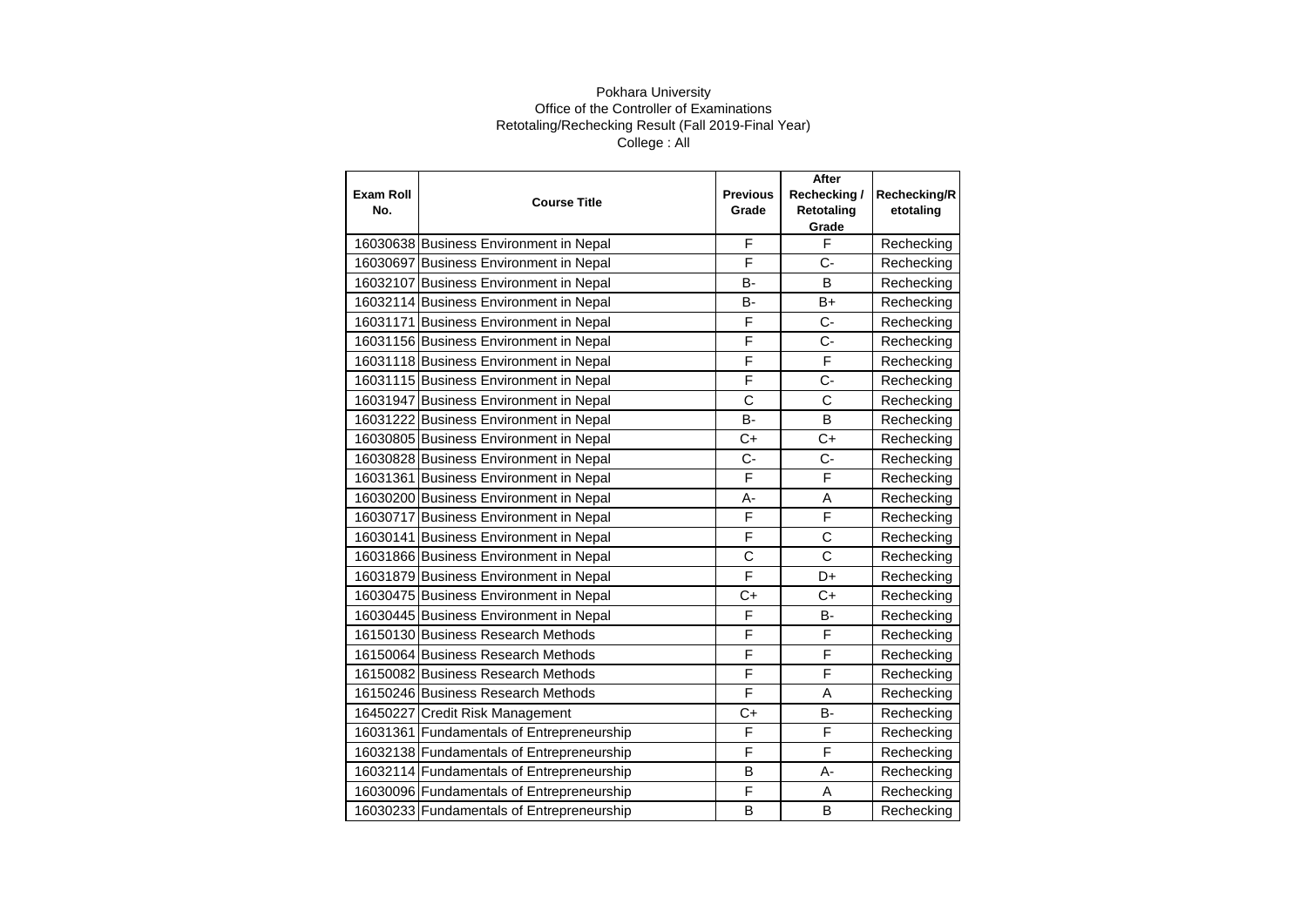| <b>Exam Roll</b><br>No. | <b>Course Title</b>                       | <b>Previous</b><br>Grade | After<br>Rechecking/<br>Retotaling | Rechecking/R<br>etotaling |
|-------------------------|-------------------------------------------|--------------------------|------------------------------------|---------------------------|
|                         |                                           |                          | Grade                              |                           |
|                         | 16030269 Fundamentals of Entrepreneurship | $C+$                     | $C+$                               | Rechecking                |
|                         | 16030295 Fundamentals of Entrepreneurship | $B -$                    | B-                                 | Rechecking                |
|                         | 16032007 Fundamentals of Entrepreneurship | B+                       | B+                                 | Rechecking                |
|                         | 16031930 Fundamentals of Entrepreneurship | D+                       | D+                                 | Rechecking                |
|                         | 16031900 Fundamentals of Entrepreneurship | B                        | B+                                 | Rechecking                |
|                         | 16031902 Fundamentals of Entrepreneurship | C                        | B-                                 | Rechecking                |
|                         | 16031913 Fundamentals of Entrepreneurship | <sub>B</sub>             | <sub>B</sub>                       | Rechecking                |
|                         | 16030805 Fundamentals of Entrepreneurship | C                        | $\mathsf C$                        | Rechecking                |
|                         | 16030828 Fundamentals of Entrepreneurship | C                        | $\mathsf{C}$                       | Rechecking                |
|                         | 16030852 Fundamentals of Entrepreneurship | $\overline{\mathsf{F}}$  | F                                  | Rechecking                |
|                         | 16031490 Fundamentals of Entrepreneurship | F                        | F                                  | Rechecking                |
|                         | 16031495 Fundamentals of Entrepreneurship | B-                       | B-                                 | Rechecking                |
|                         | 16150083 Fundamentals of Entrepreneurship | F                        | F                                  | Rechecking                |
|                         | 16150091 Fundamentals of Entrepreneurship | $\overline{\mathsf{F}}$  | F                                  | Rechecking                |
|                         | 16150050 Fundamentals of Entrepreneurship | F                        | F                                  | Rechecking                |
|                         | 16030304 Fundamentals of Entrepreneurship | F                        | $\mathsf{C}$                       | Rechecking                |
|                         | 16030319 Fundamentals of Entrepreneurship | F                        | D+                                 | Rechecking                |
|                         | 16030322 Fundamentals of Entrepreneurship | F                        | D+                                 | Rechecking                |
|                         | 16030327 Fundamentals of Entrepreneurship | F                        | $\mathsf{C}$                       | Rechecking                |
|                         | 16030328 Fundamentals of Entrepreneurship | F                        | $C+$                               | Rechecking                |
|                         | 16030329 Fundamentals of Entrepreneurship | C                        | $\mathsf{C}$                       | Rechecking                |
|                         | 16030332 Fundamentals of Entrepreneurship | F                        | $C+$                               | Rechecking                |
|                         | 16030333 Fundamentals of Entrepreneurship | F                        | F                                  | Rechecking                |
|                         | 16030339 Fundamentals of Entrepreneurship | $C+$                     | $C+$                               | Rechecking                |
|                         | 16032287 Fundamentals of Entrepreneurship | $B+$                     | B+                                 | Rechecking                |
|                         | 16031688 Fundamentals of Entrepreneurship | F                        | D+                                 | Rechecking                |
|                         | 16031706 Fundamentals of Entrepreneurship | $C+$                     | $C+$                               | Rechecking                |
|                         | 16030154 Fundamentals of Entrepreneurship | F                        | $C+$                               | Rechecking                |
|                         | 16032172 Fundamentals of Entrepreneurship | D+                       | C-                                 | Rechecking                |
|                         | 16030480 Fundamentals of Entrepreneurship | B+                       | B+                                 | Rechecking                |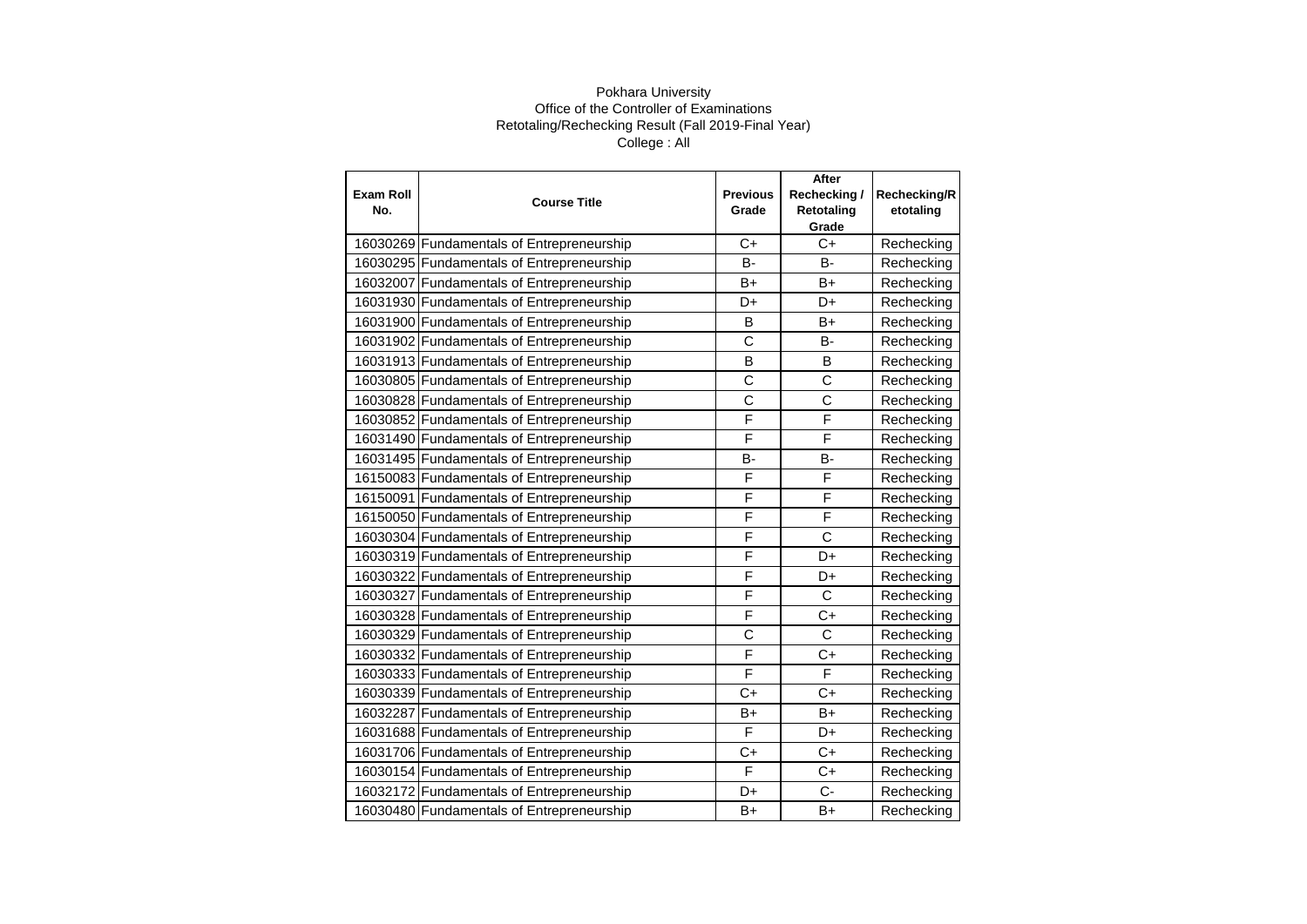| <b>Exam Roll</b><br>No. | <b>Course Title</b>                                  | <b>Previous</b><br>Grade | After<br>Rechecking/<br>Retotaling | Rechecking/R<br>etotaling |
|-------------------------|------------------------------------------------------|--------------------------|------------------------------------|---------------------------|
|                         |                                                      |                          | Grade                              |                           |
|                         | 16030475 Fundamentals of Entrepreneurship            | F                        | F                                  | Rechecking                |
|                         | 16030488 Fundamentals of Entrepreneurship            | C+                       | C+                                 | Rechecking                |
|                         | 16450090 Fundamentals of Operation Management        | C                        | C                                  | Rechecking                |
|                         | 16450096 Fundamentals of Operation Management        | B+                       | B+                                 | Rechecking                |
|                         | 16450102 Fundamentals of Operation Management        | F                        | F                                  | Rechecking                |
|                         | 16450114 Fundamentals of Operation Management        | $C+$                     | <b>B-</b>                          | Rechecking                |
|                         | 16450175 Fundamentals of Operation Management        | F                        | F                                  | Rechecking                |
|                         | 16450280 Fundamentals of Operation Management        | F                        | $\mathsf{C}$                       | Rechecking                |
|                         | 16450410 Fundamentals of Operation Management        | $C -$                    | $C -$                              | Rechecking                |
|                         | 16150091 Hospitality Marketing                       | F                        | F                                  | Rechecking                |
|                         | 16150210 Hospitality Marketing                       | F                        | F                                  | Rechecking                |
| 16530001 Linux          |                                                      | F                        | F                                  | Rechecking                |
| 16530022 Linux          |                                                      | F                        | F                                  | Rechecking                |
| 16530023 Linux          |                                                      | F                        | F                                  | Rechecking                |
| 16530041 Linux          |                                                      | F                        | F                                  | Rechecking                |
| 16530068 Linux          |                                                      | F                        | F                                  | Rechecking                |
|                         | 16031065 Media and Public Relation                   | <b>B-</b>                | $C+$                               | Rechecking                |
|                         | 12450237 Portfolio Managemen and investment analysis | F                        | F                                  | Rechecking                |
|                         | 16450227 Preperty and Liability Insurance            | $C+$                     | $C+$                               | Rechecking                |
|                         | 16450049 Property and Liability Insurance            | B                        | А-                                 | Rechecking                |
|                         | 16450038 Property and Liability Insurance            | F                        | F                                  | Rechecking                |
|                         | 16450040 Property and Liability Insurance            | B+                       | $A -$                              | Rechecking                |
|                         | 16450096 Property and Liability Insurance            | B+                       | B+                                 | Rechecking                |
|                         | 16450113 Property and Liability Insurance            | B                        | B                                  | Rechecking                |
|                         | 16450130 Property and Liability Insurance            | B+                       | B+                                 | Rechecking                |
|                         | 16450114 Property and Liability Insurance            | C                        | C                                  | Rechecking                |
|                         | 16031206 Service Marketing                           | F                        | <b>B-</b>                          | Rechecking                |
|                         | 16530196 Simulation and Modeling                     | B                        | B                                  | Rechecking                |
|                         | 16530041 Simulation and Modeling                     | C+                       | C+                                 | Retotaling                |
|                         | 16530071 Simulation and Modeling                     | F                        | F                                  | Retotaling                |